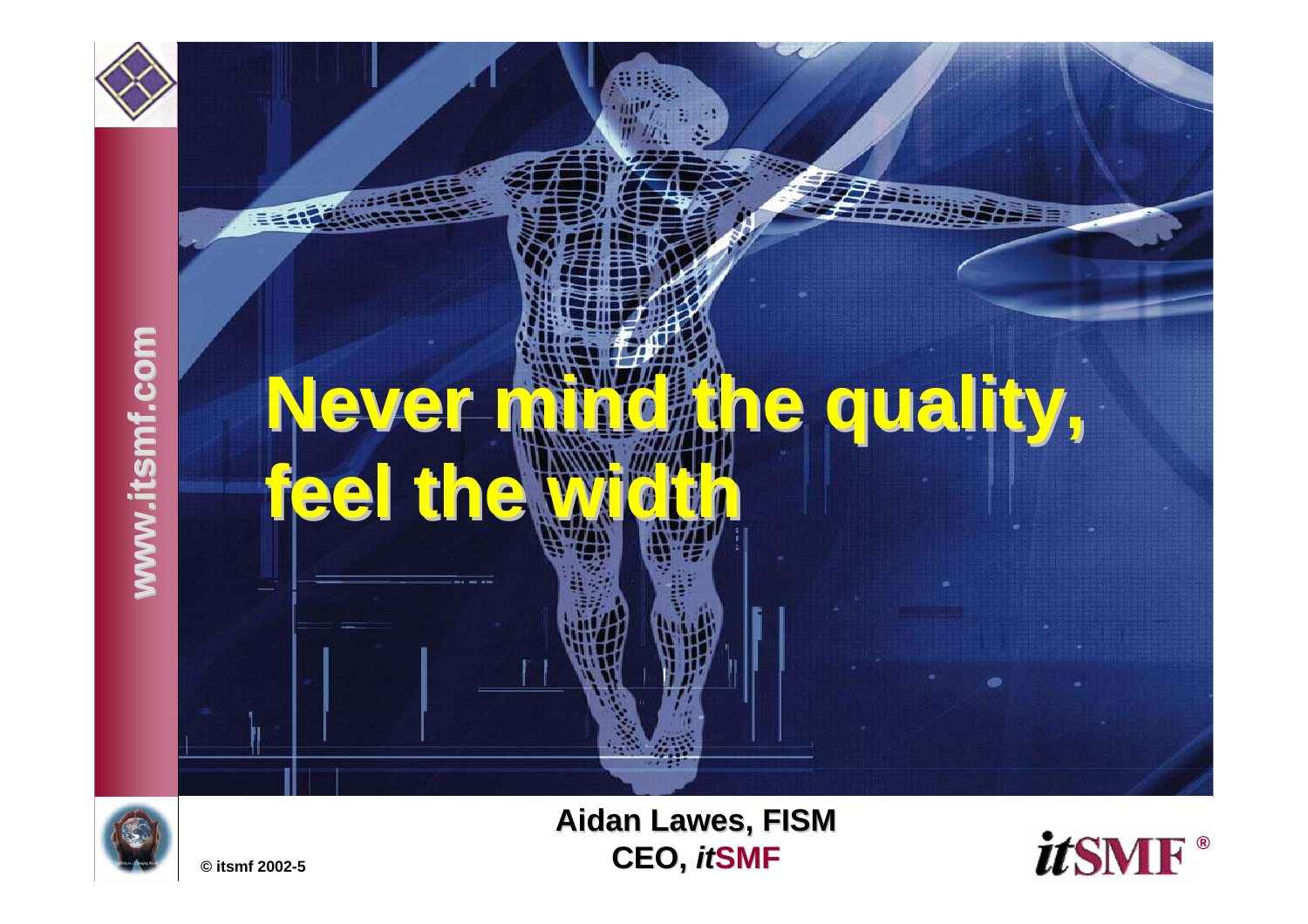

**Why bother with metrics?**

**What makes a metric effective?**

**Top down approach to metric design**

**Practical examples – good and bad**



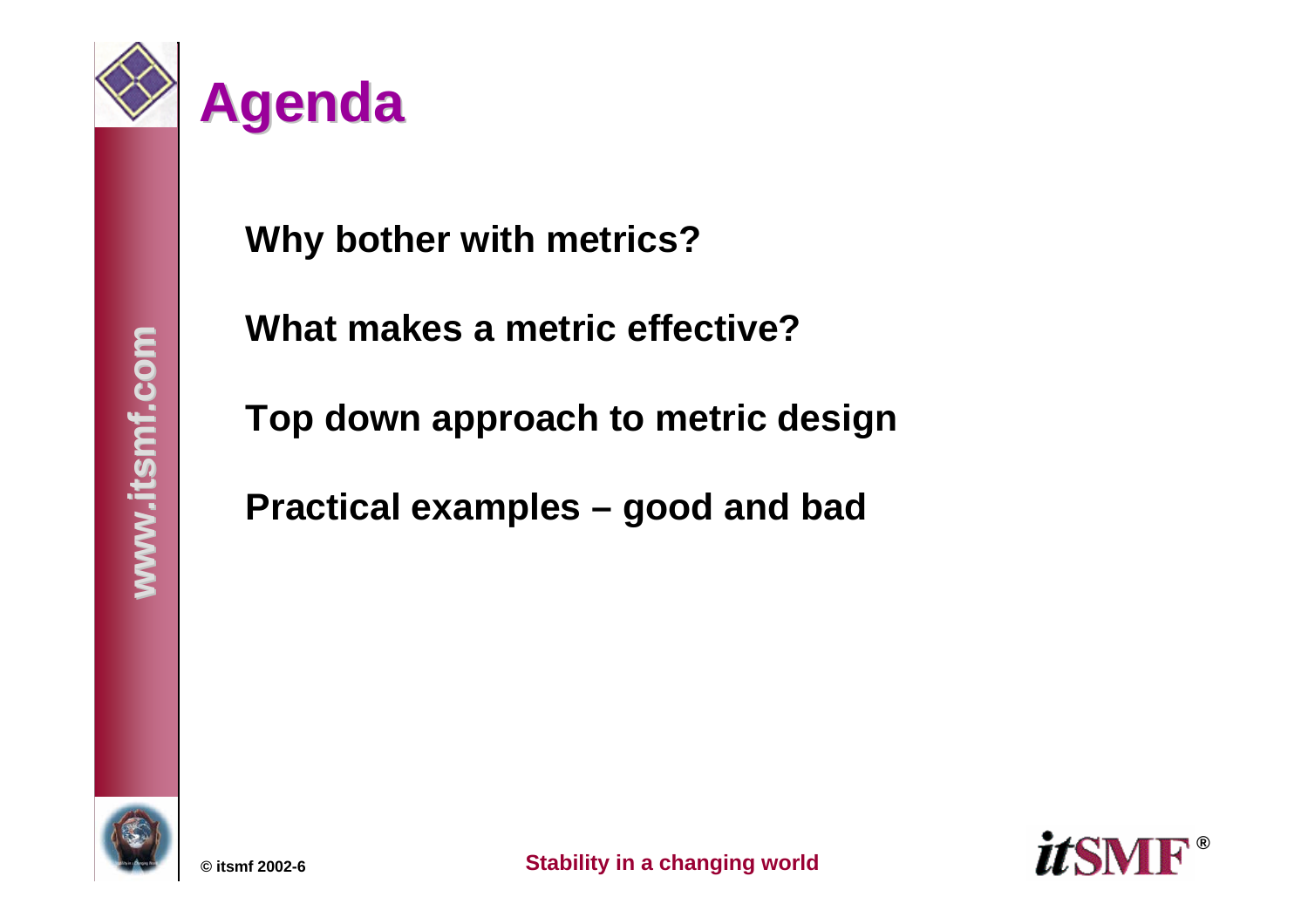

## **Quotable quotes Quotable quotes**

**If you can't measure it, you can't manage it!** 

**There are 3 kinds of lies:** 

**Lies, damned lies and statistics.**

**Separate scientific studies have proven that** 

- **- 68.379% of statistics are made up on the spot**
- **- 47.478% of statistics are wrong.**

**Statistics: the only science that enables different experts using the same figures to draw the different conclusions.**



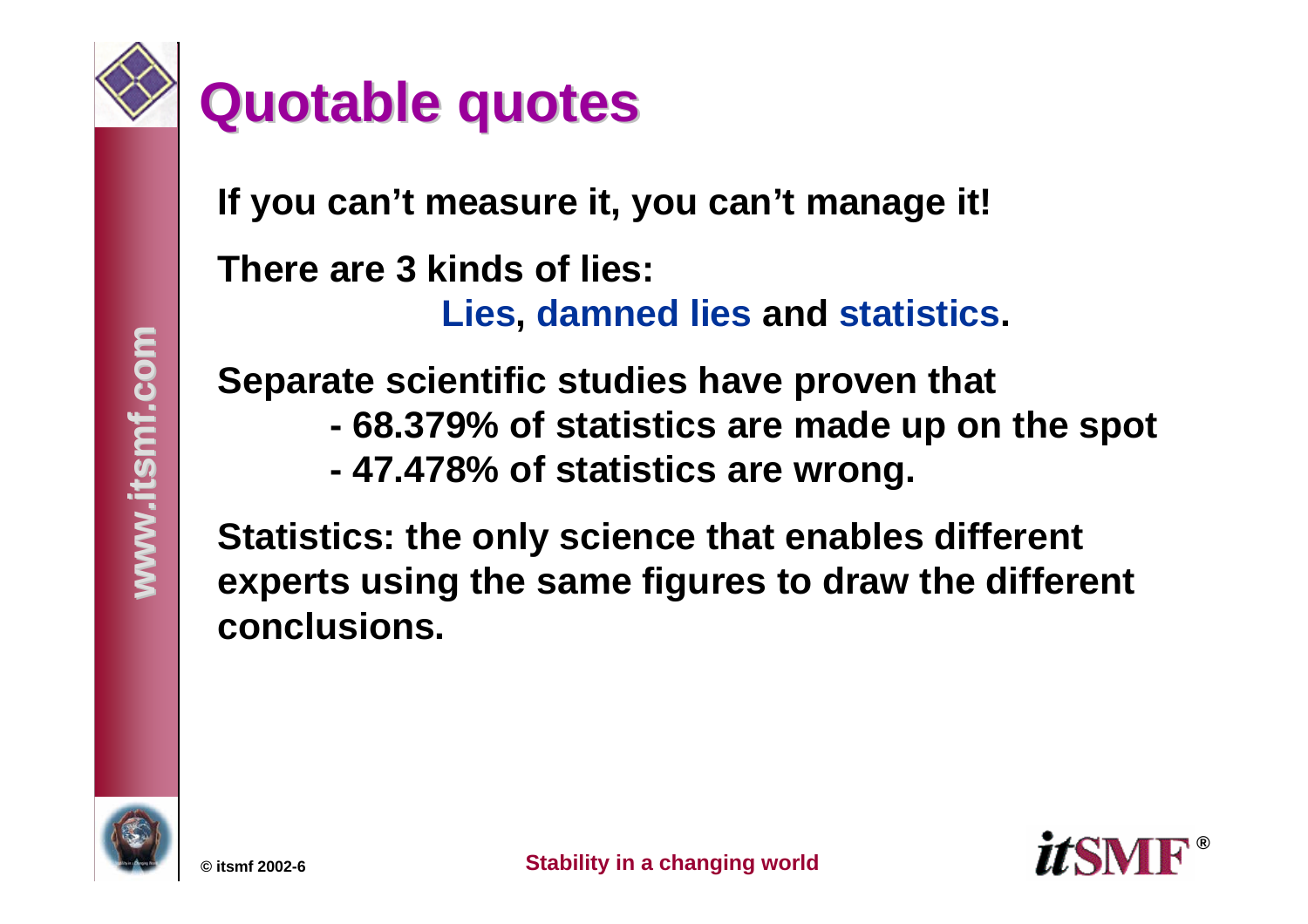

# **Why bother? Why bother?**

- **Form the basis for decisions**
- $\bullet$ **Identify whether the service is**

**cost-effective**

**meeting agreed targets within predicted workload levels responsive to changing needs**

- **Prompt action**
- **Trigger a positive attitude**
	- *….but only if the metrics are effective*



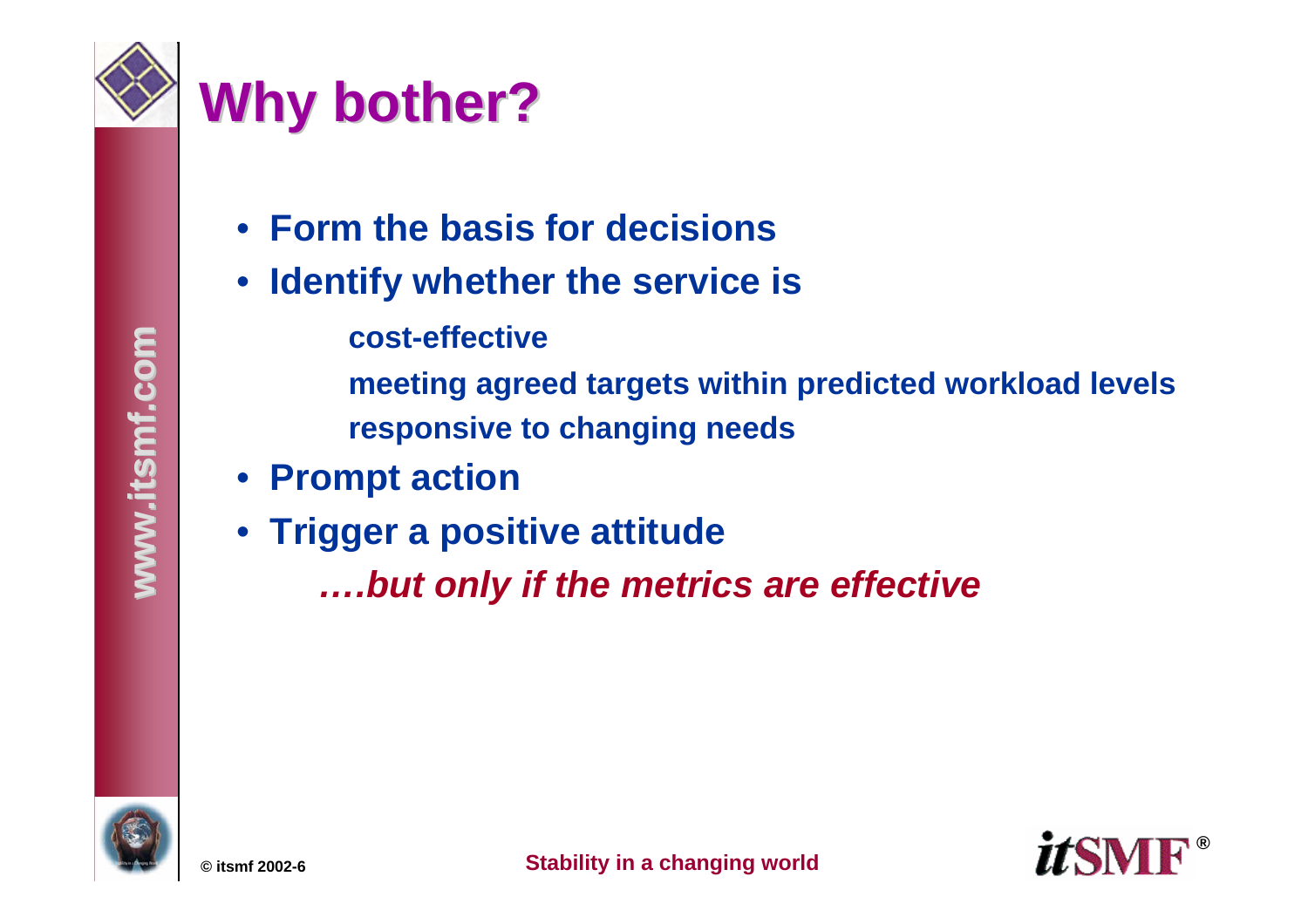

# **Measuring**

**I keep six honest serving-men (They taught me all I knew). Their names are What and Why and When, and How and Where and Who.**

**vs**

**Reporting**

**Rudyard Kipling**, *The Elephant's Child (1902)*



**www.itsmf.com www.itsmf.com**

www.itsmf.com

**© itsmf 2002-6**

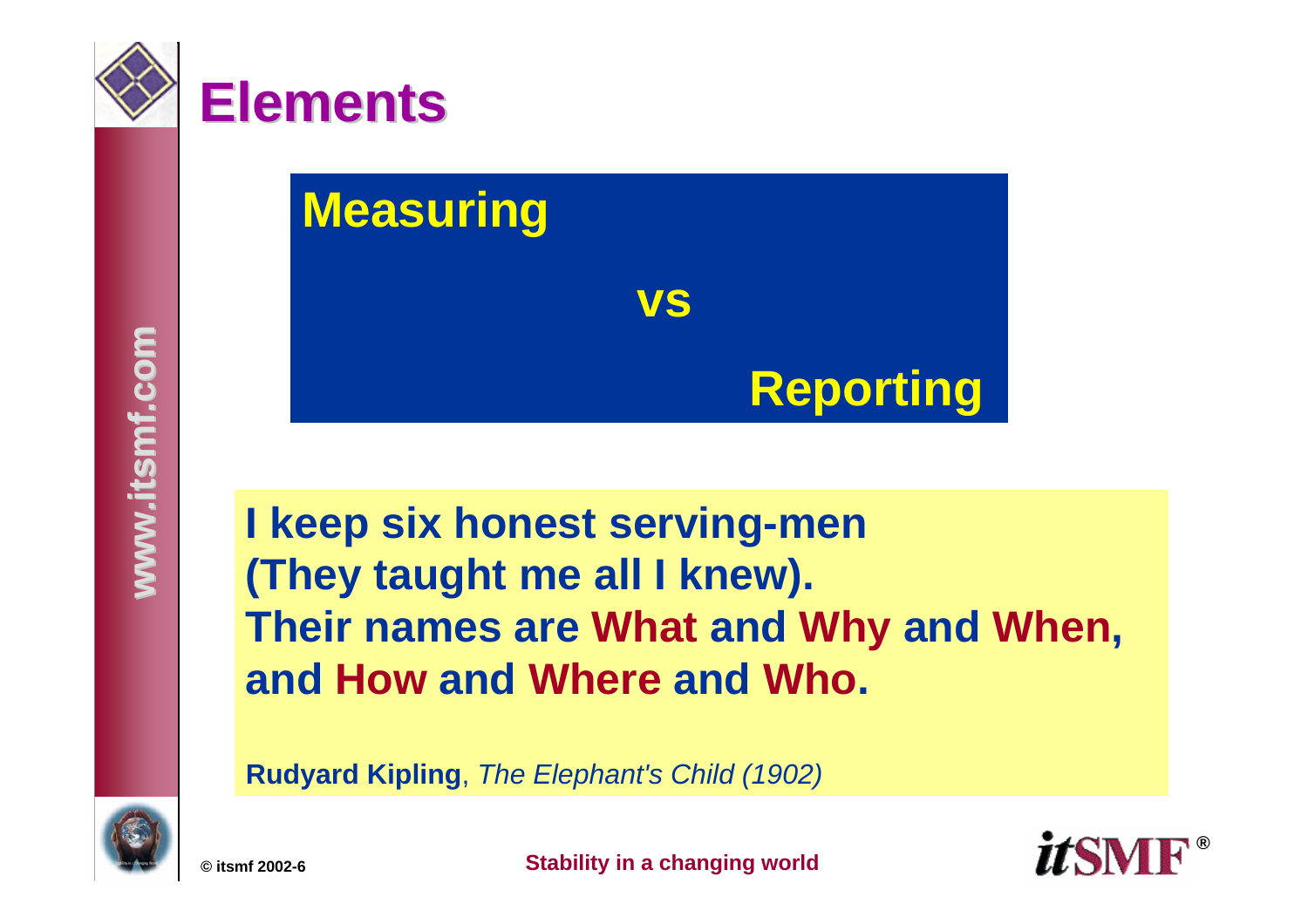# **What makes a metric effective? What makes a metric effective?**

**Reactive**

- **show what happened**
- **after the event**

#### **Proactive**

- **advance warning of significant events**
- **enable preventive action**
	- **(for example SLA targets at risk);**

**Forward scheduled** 

**showing proposed and planned activities**



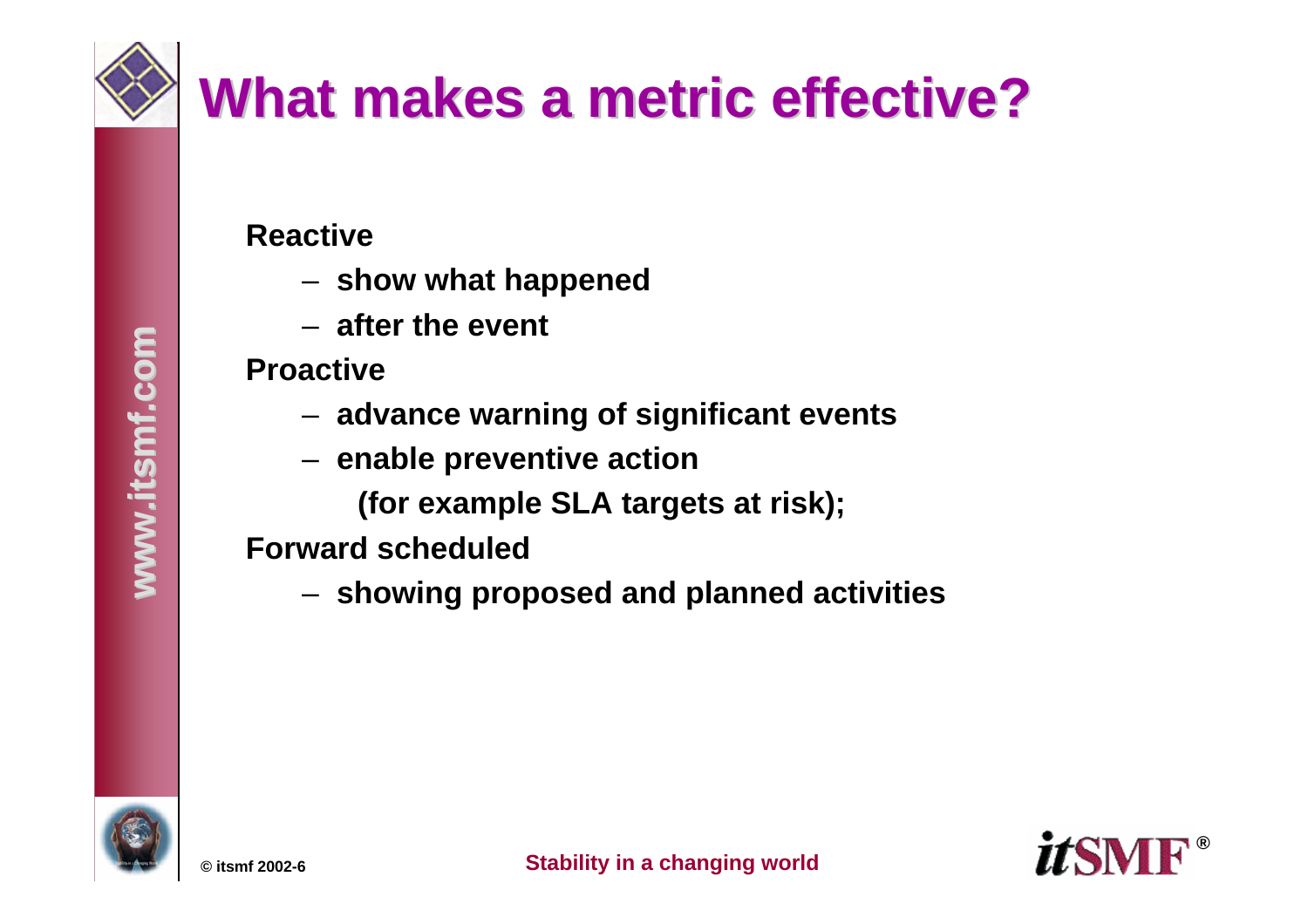

ww.itsmf.

**Com** 

# **Measurement types Measurement types**

- **Performance against service level targets non-compliance against the SLA security breach**
- • **Workload characteristicsvolumeresource utilization**
- **Performancefollowing major events**
- **Trend information**
- **Satisfaction analysis**





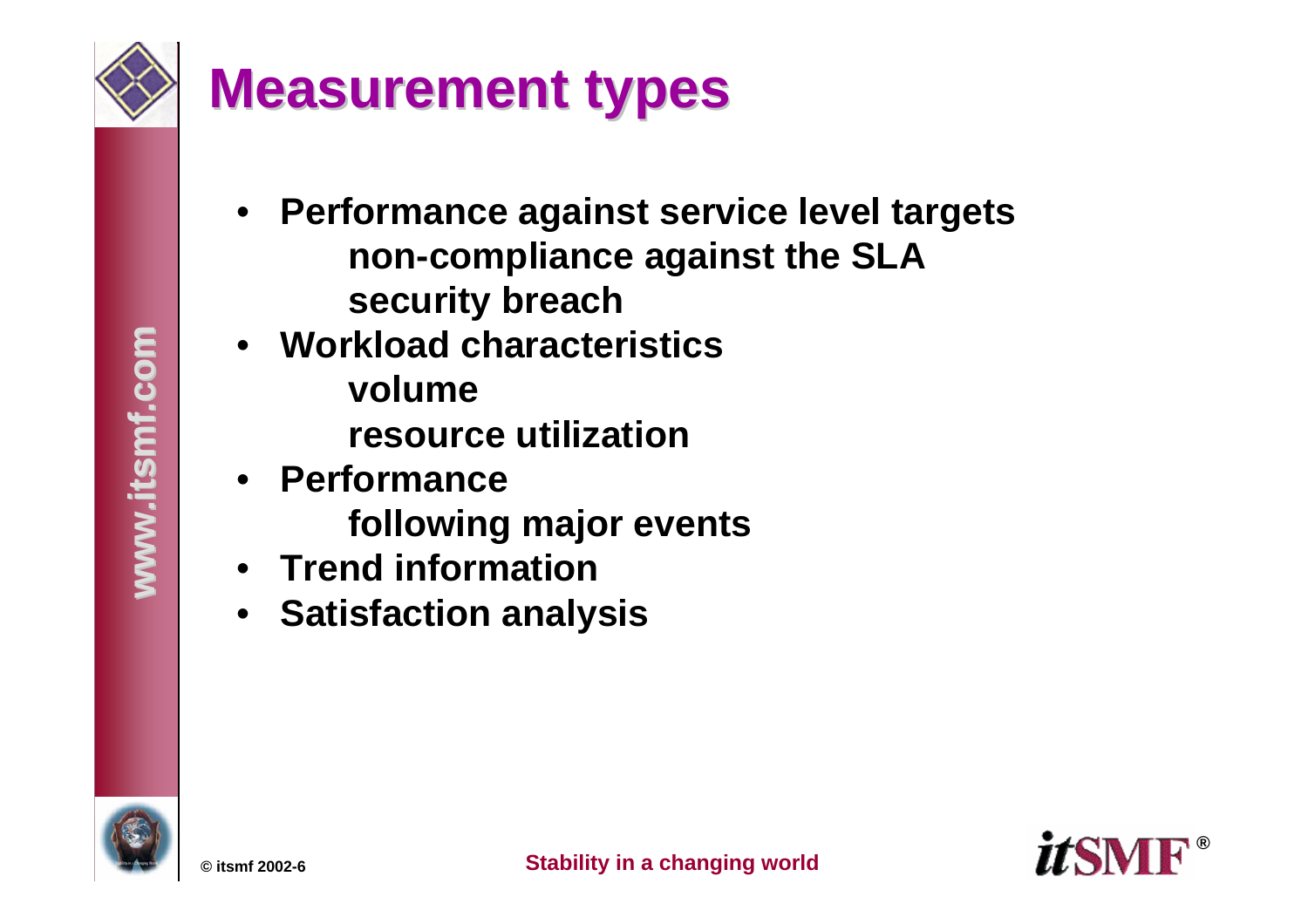

|                                      | <b>Reactive</b>          | <b>Proactive</b>                 | Forward<br>schedule                               |
|--------------------------------------|--------------------------|----------------------------------|---------------------------------------------------|
| <b>Performance</b><br>against target | <b>SLA target missed</b> | <b>SLA target at risk</b>        | <b>Predicted impact of</b><br><b>improvements</b> |
| <b>Workloads</b>                     | Last month's call        | <b>Reasons for</b>               | <b>Predicted benefits</b>                         |
|                                      | volumes                  | differences                      | of problem mgt.                                   |
| <b>After major</b>                   | The impact of a          | <b>Risk analysis /</b>           | <b>More changes</b>                               |
| events                               | <b>virus</b>             | lessons learned                  | planned                                           |
| <b>Trends</b>                        | <b>Workload changes</b>  | <b>Capacity reaching</b>         | <b>Projected capacity</b>                         |
|                                      | over time                | <b>limits</b>                    | <b>increase</b>                                   |
| <b>Satisfaction</b>                  | <b>Survey results</b>    | <b>Analysis of</b><br>complaints | <b>Planned</b><br><b>improvements</b>             |



www.itsmf.com

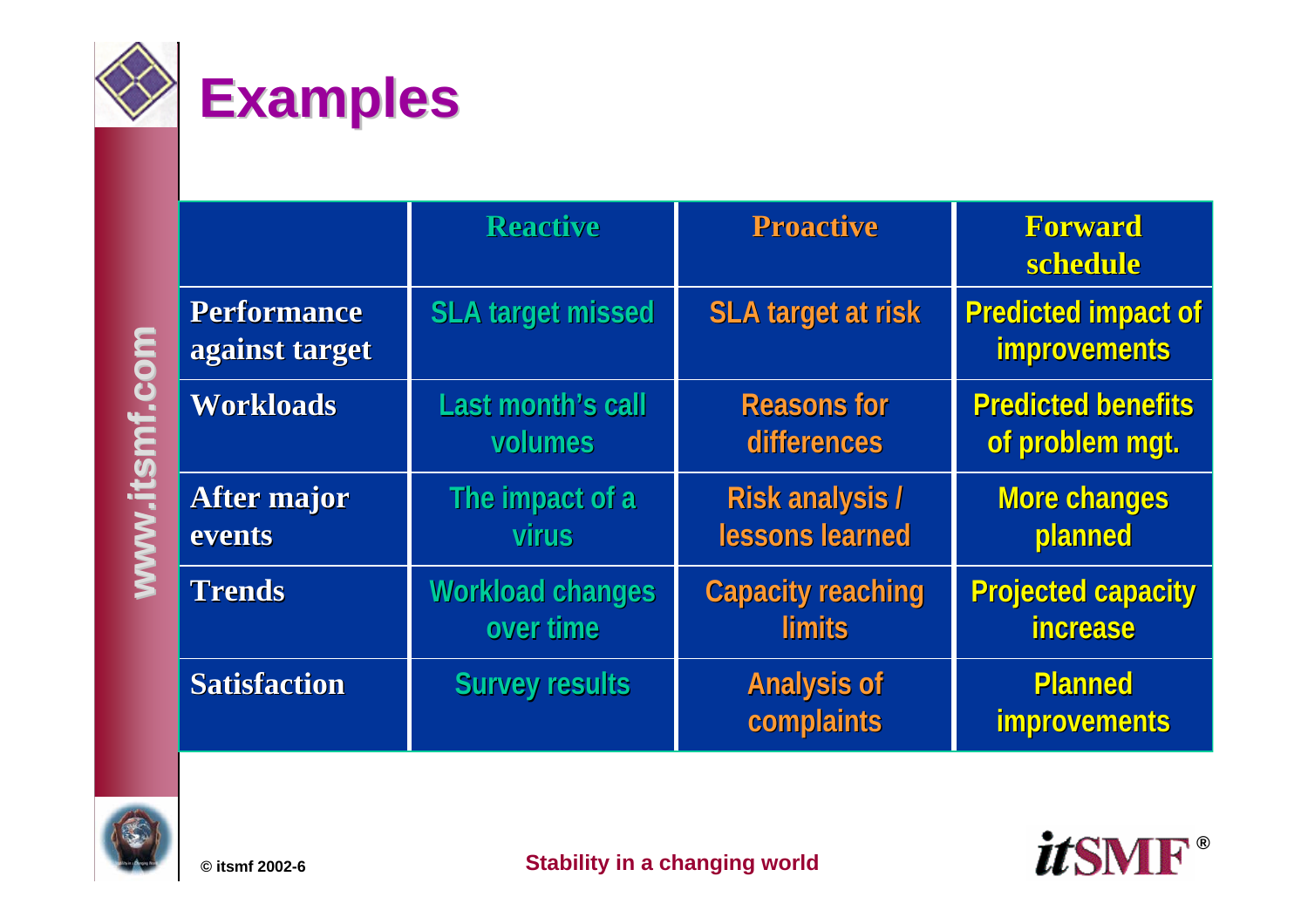## **Customer**

- **- senior customers / stakeholders**
- **- end users**

## **Internal**

- **business relationship managers**
- **senior managers**
- **- process owners**
- **service delivery managers and staff**
- **supplier managers**





**www.itsmf.com www.itsmf.com**

ww.itsmf.

**COM** 

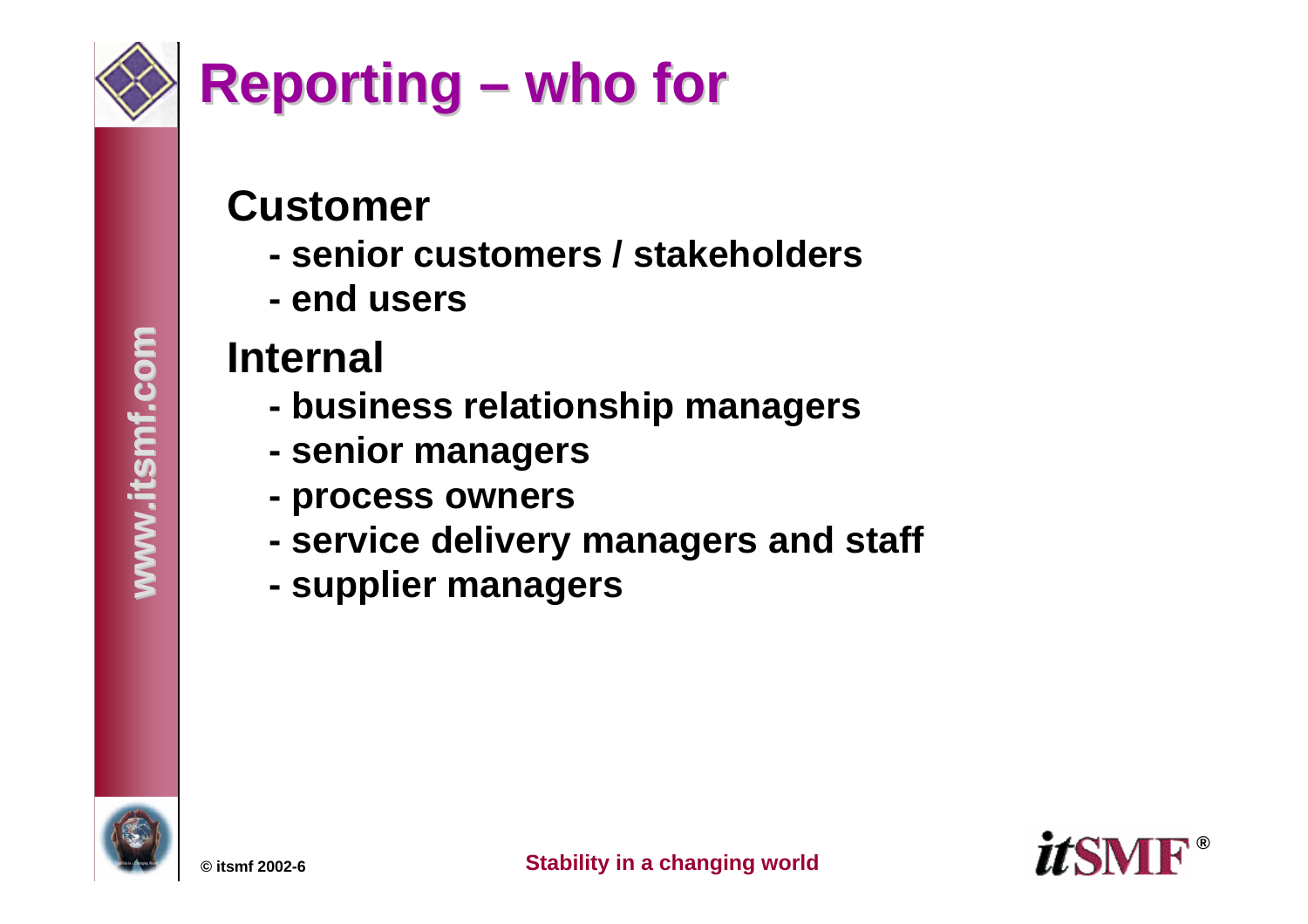

www.itsmf.com



## **Impact**

**emphasis perspective ease of use**



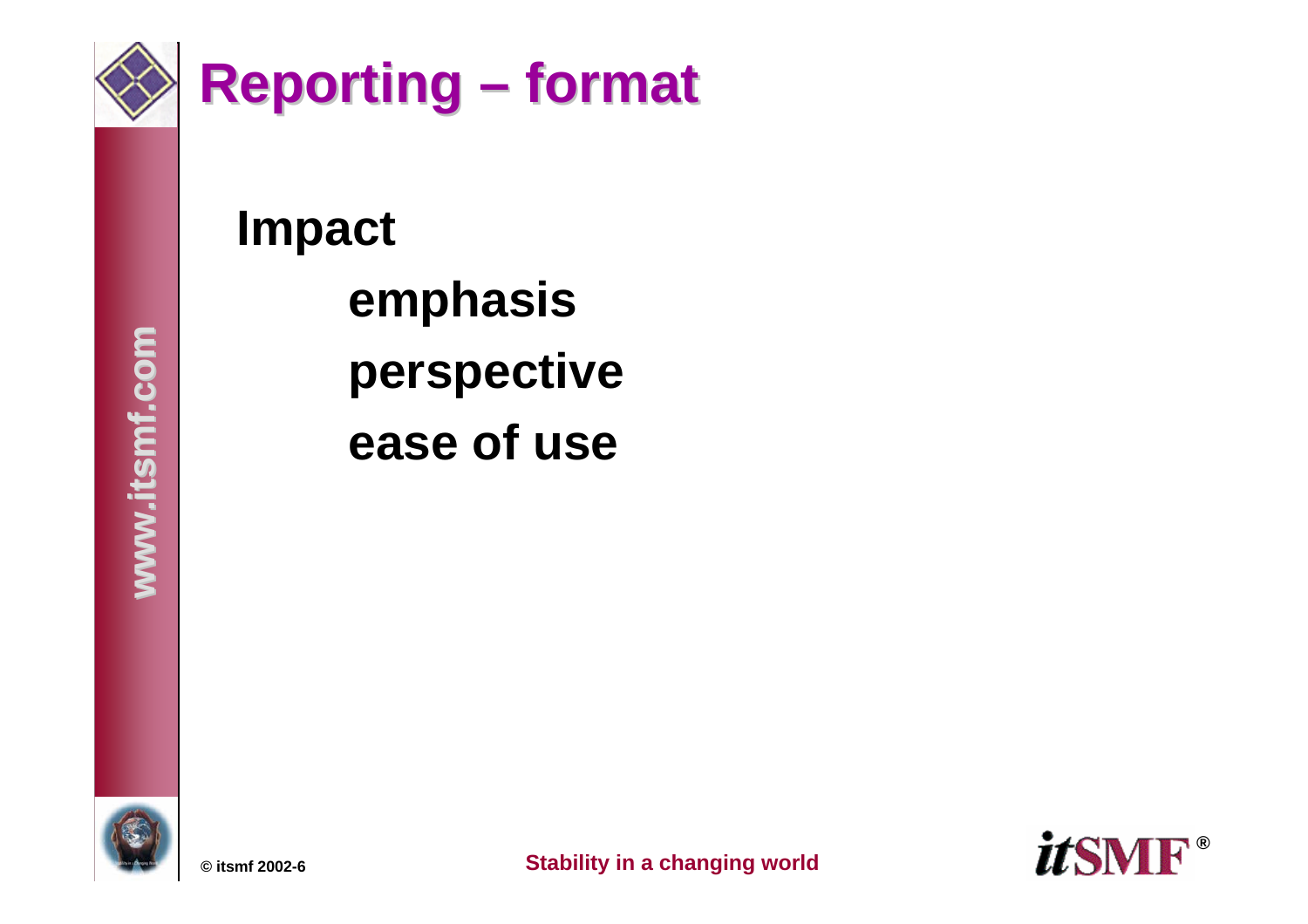

## **Impact and emphasis Impact and emphasis**

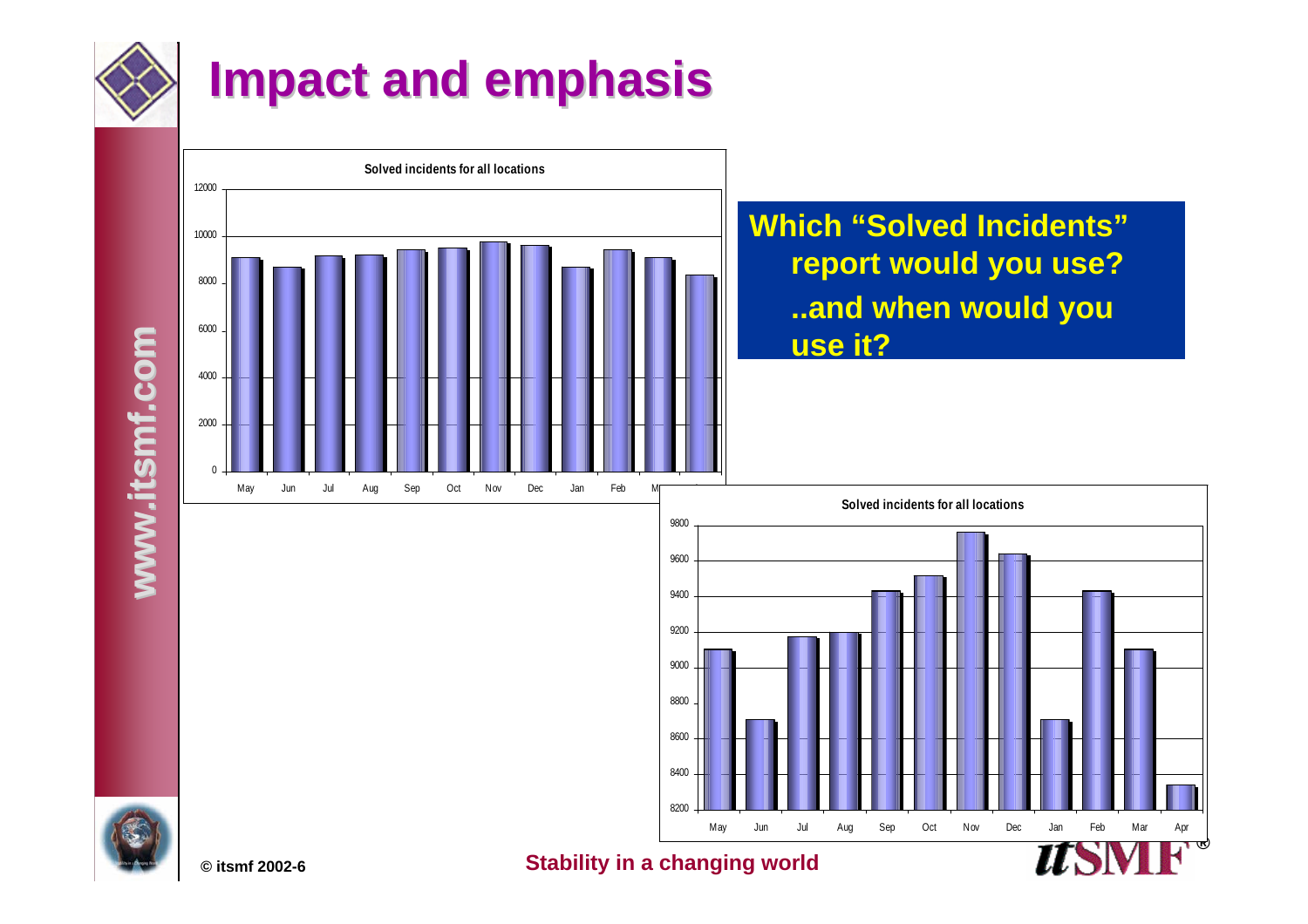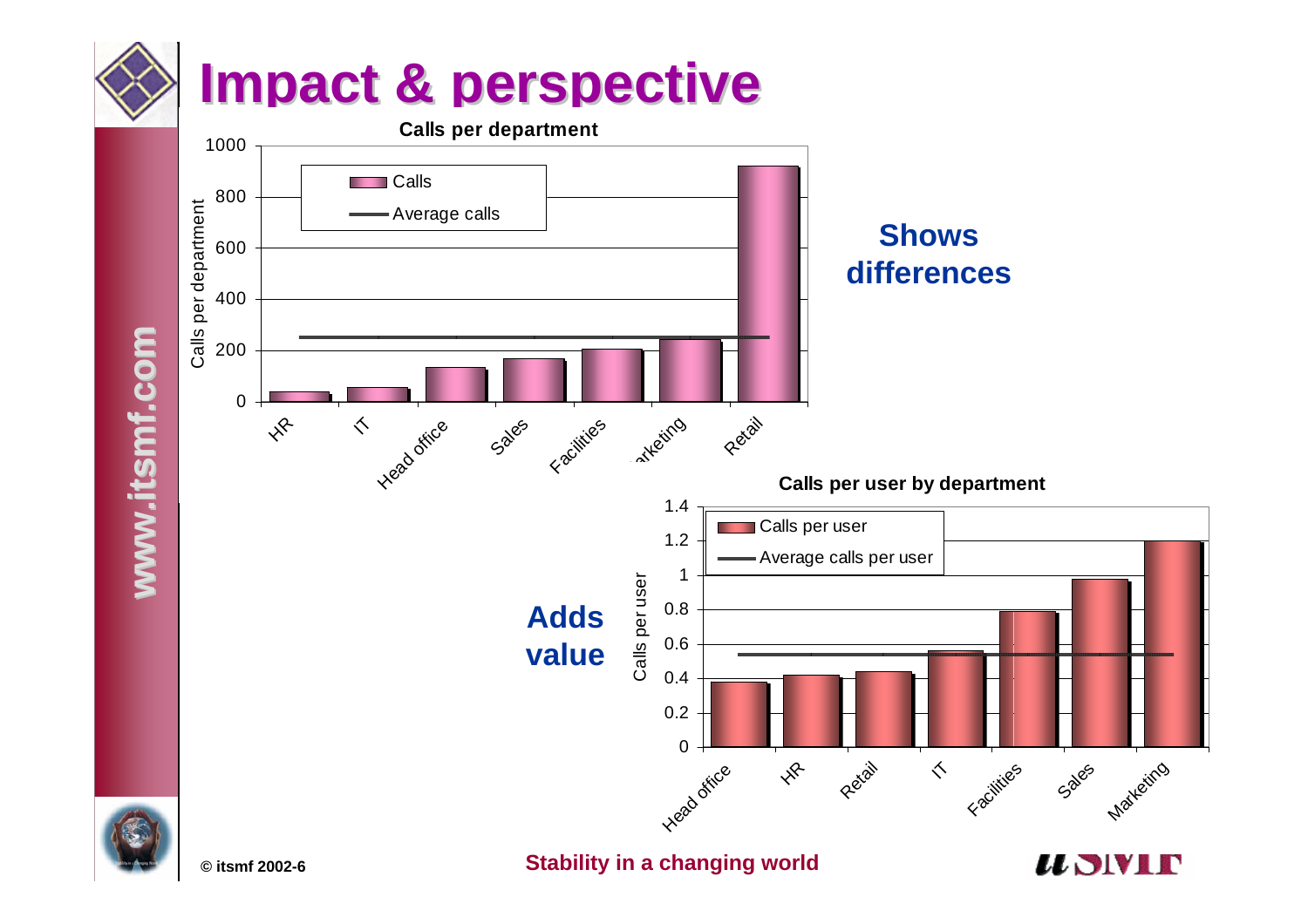# **Impact & ease of use Impact & ease of use**







**www.itsmf.com www.itsmf.com**

www.itsmf.com



**© itsmf 2002-6**

**Stability in a changing world**

**®**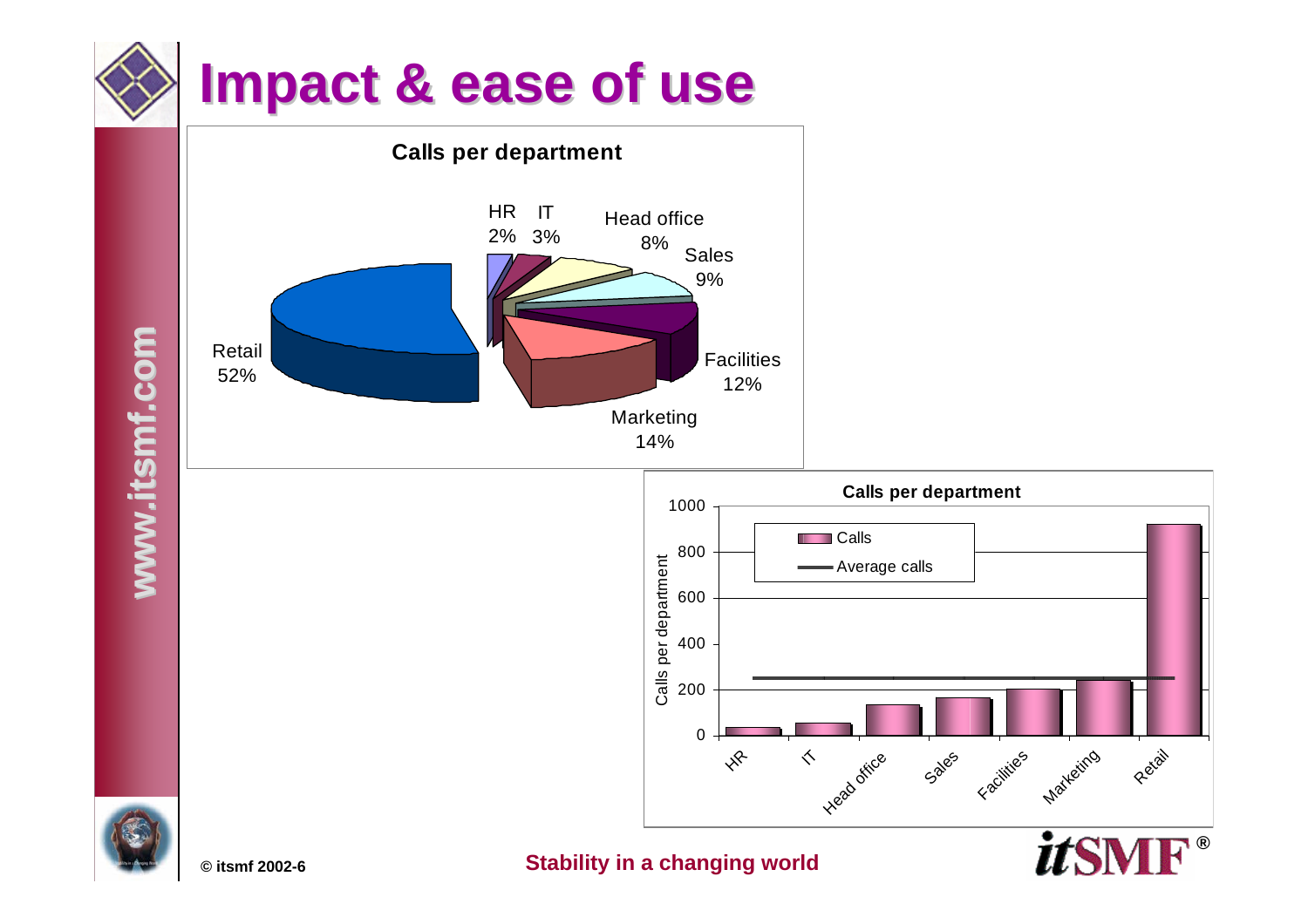





www.itsmf.com

**© itsmf 2002-6**

 $x^2$ 

Retail

 $\preceq$ 

Facilities

Sales

Matketing

0

Head office

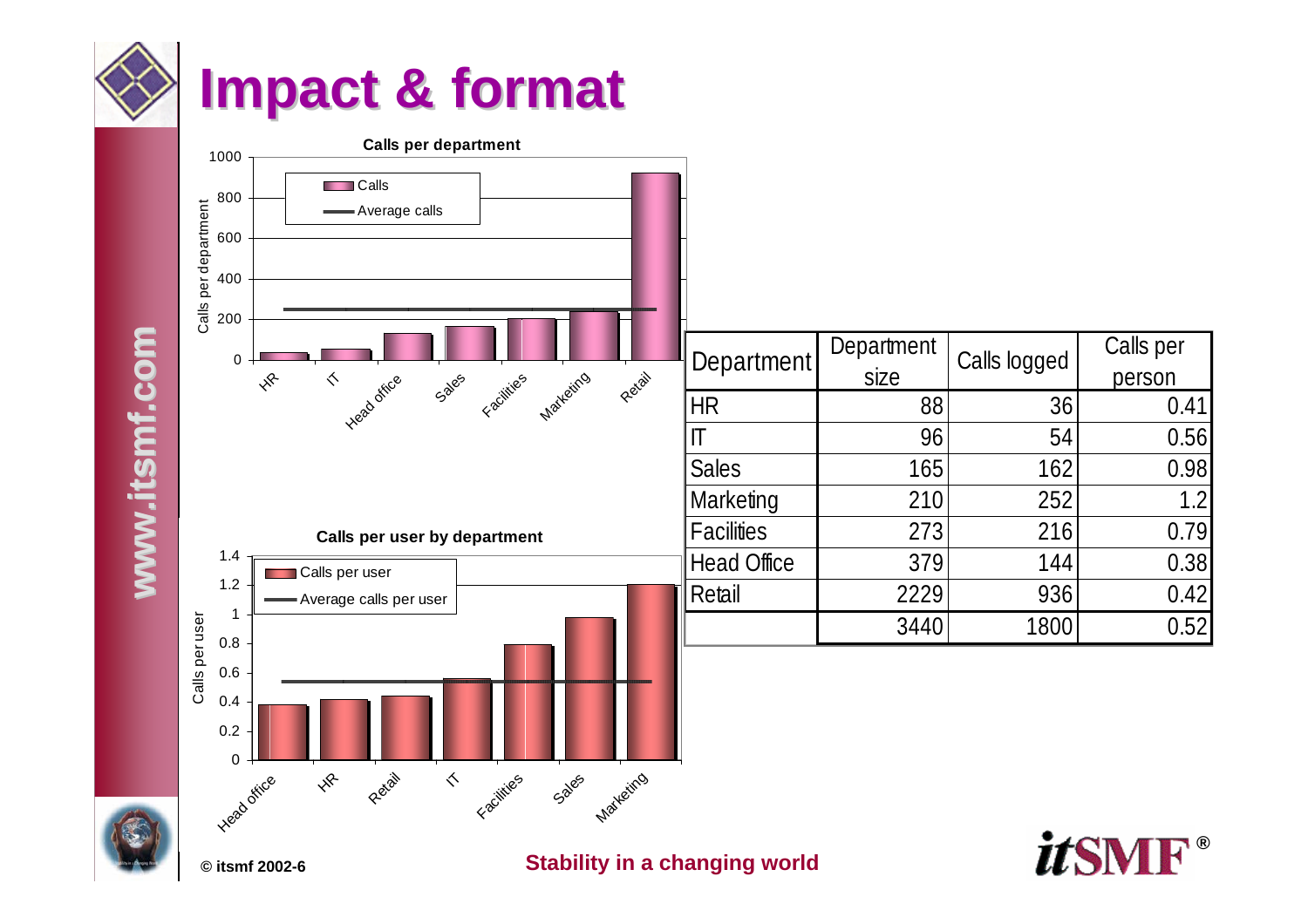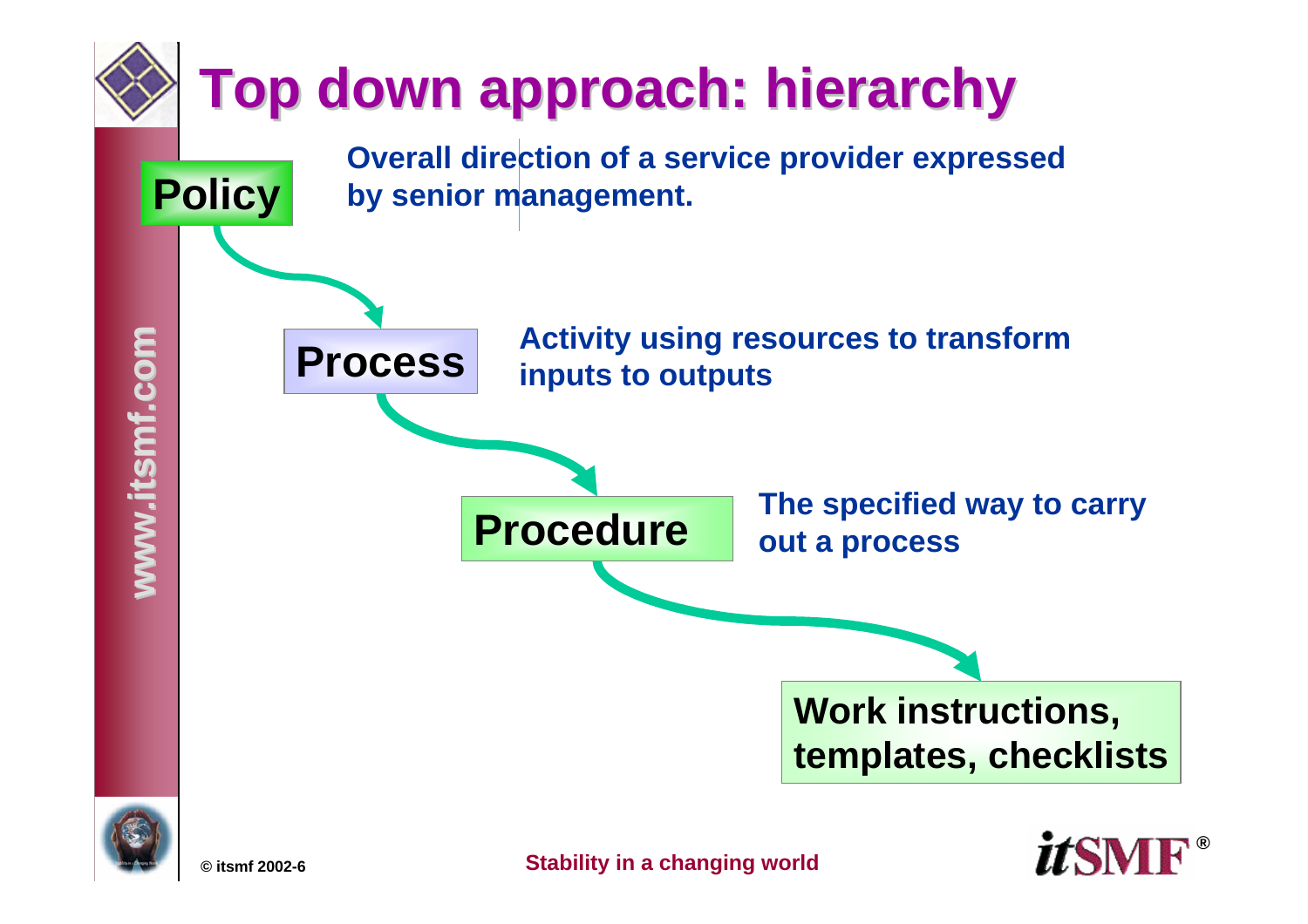

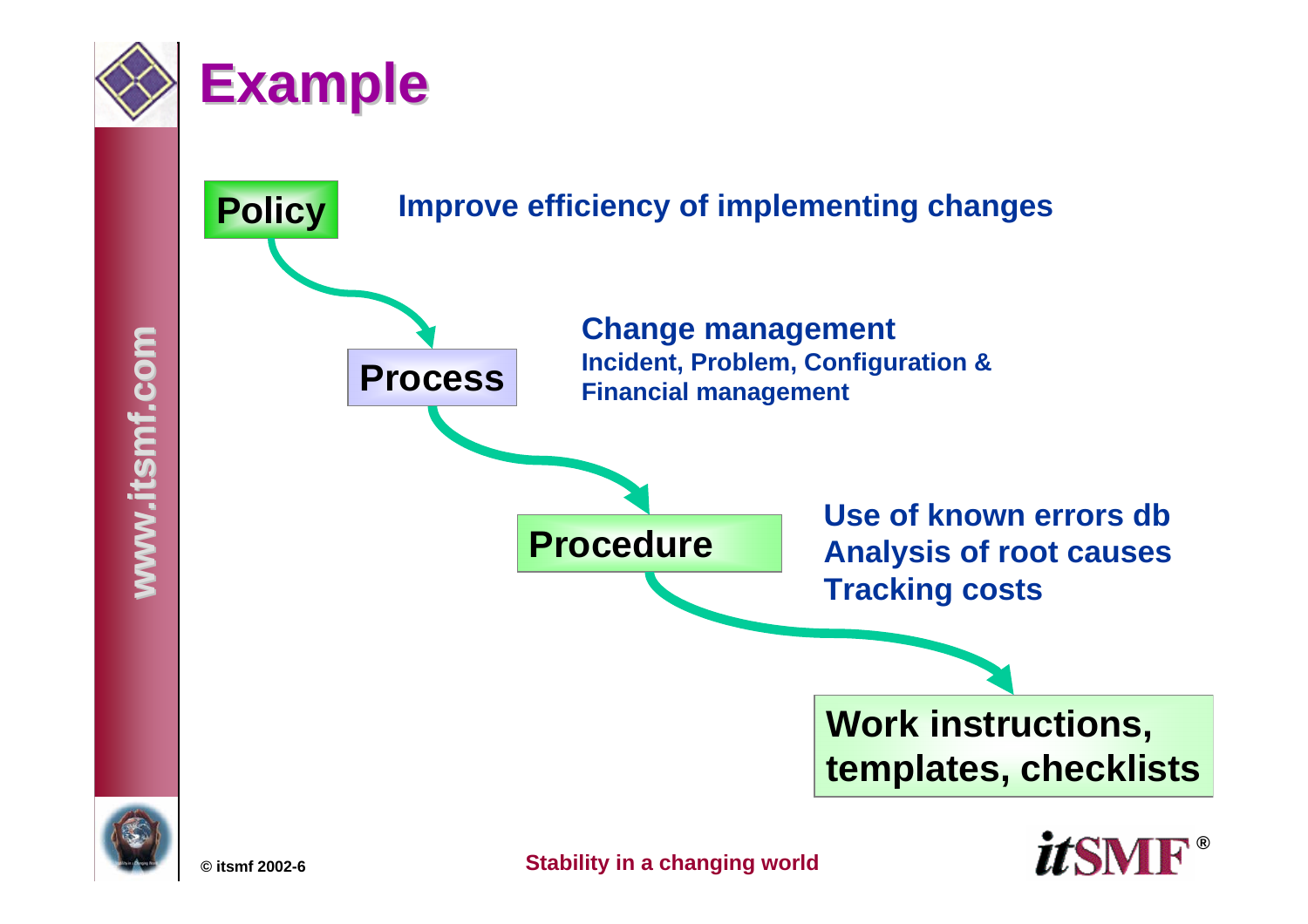# **Examples of what to measure Examples of what to measure**

#### **COBIT**

#### **Key Goal Indicators 'What has to be achieved'**

- **Reduced number of errors introduced into systems due to changes**
- **Reduced number of disruptions (loss of availability) caused by poorly managed change**
- **Reduced impact of disruptions caused by change**
- **Reduced level of resources and time required as a ratio to number of changes**
- **Number of emergency fixes**

#### **Key Performance Indicators 'How well the process is performing'**

- **Number of different versions installed at the same time**
- **Number of software release and distribution methods per platform**
- **Number of deviations from the standard configuration**
- **Number of emergency fixes for which the normal change management process was not applied retroactively**
- **Time lag between the availability of the fix and its implementation**
- **Ratio of accepted to refused change implementation requests**



**© itsmf 2002-6Copyright ISACA 2004**

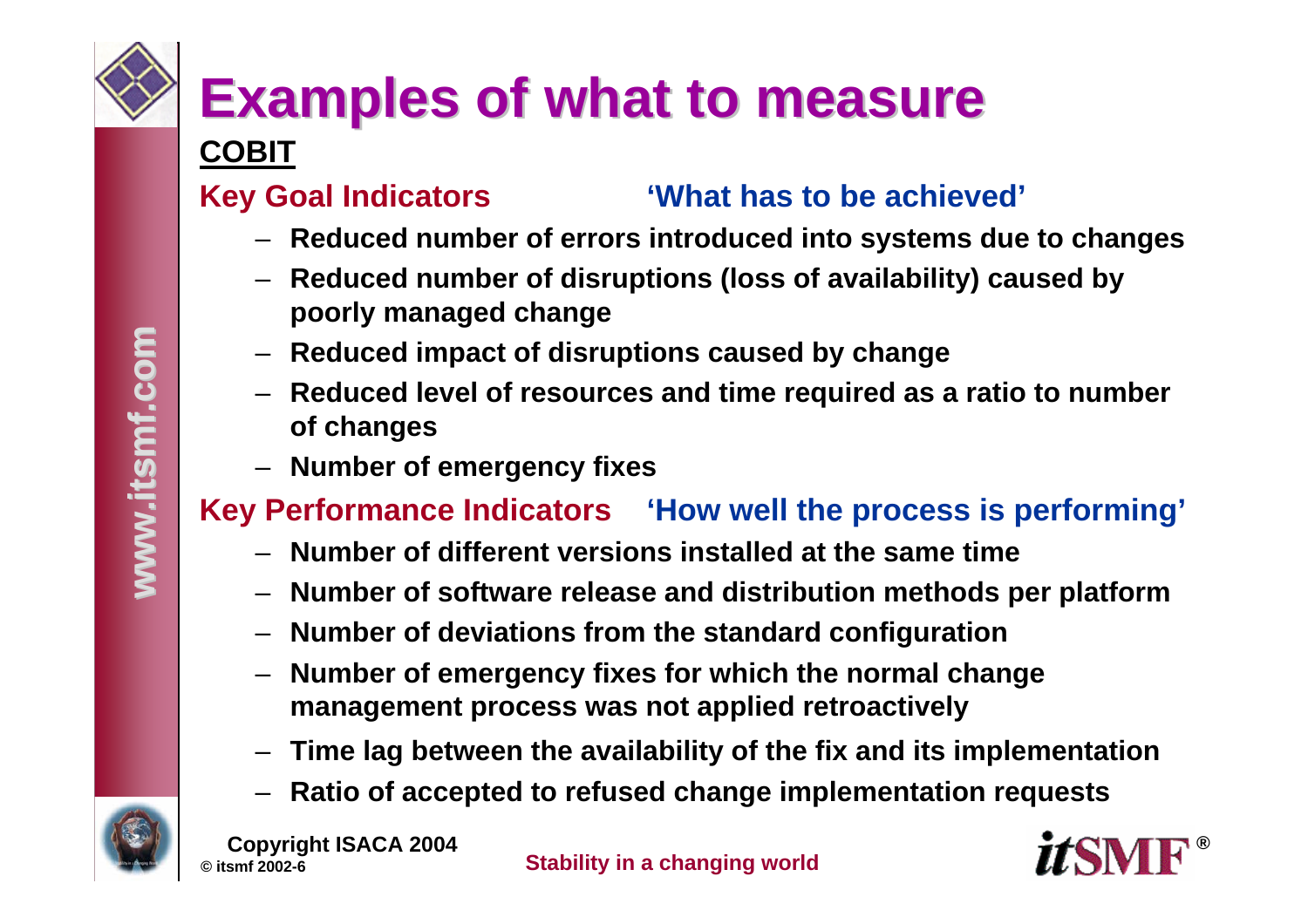

**© itsmf 2002-6**

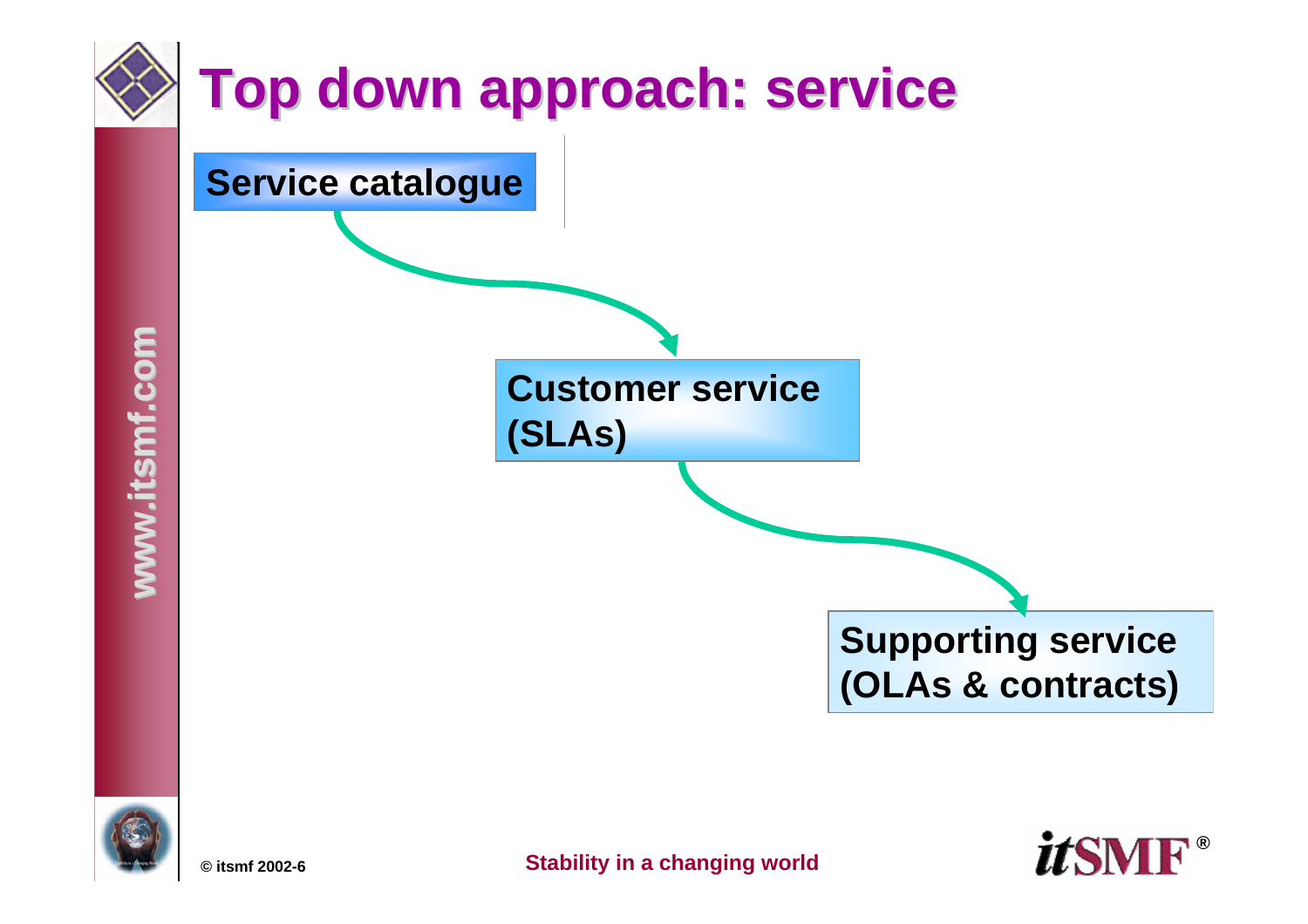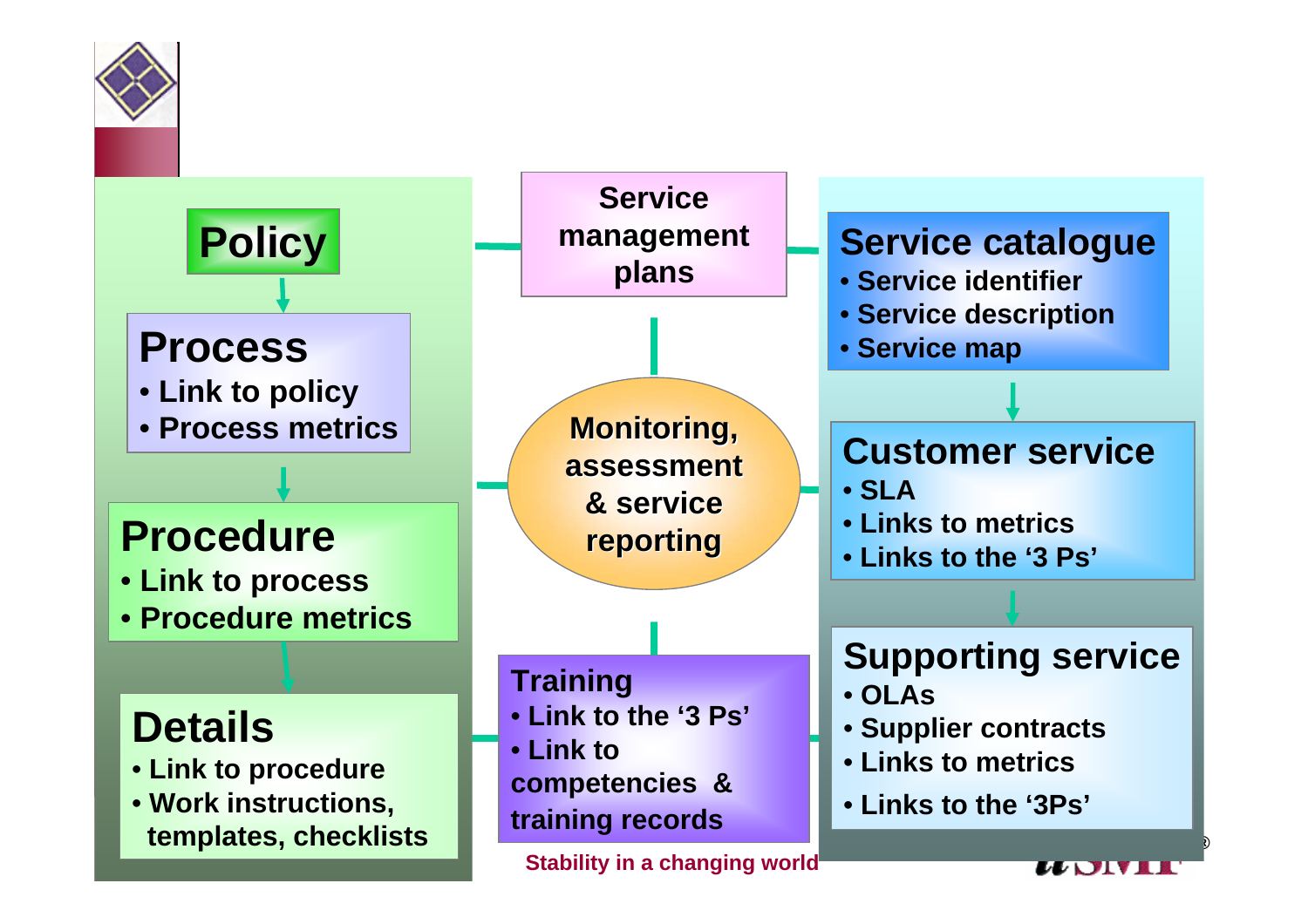

*'…report only what is important'* ….. *'What is reported must be important'* Can be unpredictable Defence & attack – avoidanceundermining tactics

The right balance

- single targets are usually too narrow
- many targets too confusing
- two or three can give balance

Measuring satisfaction can give balance